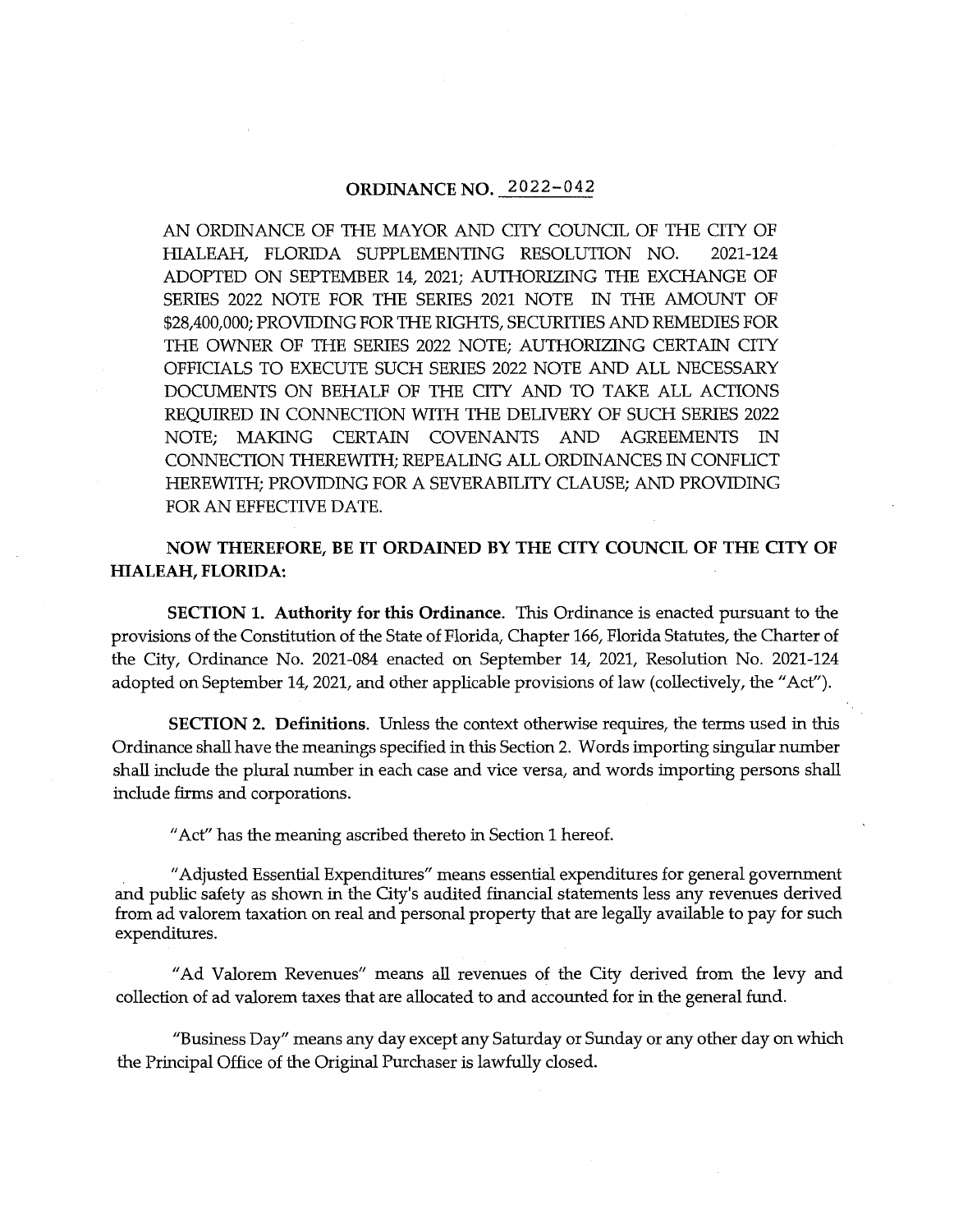"City" means the City of Hialeah, Florida.

"City Council" means the City Council of the City of Hialeah, Florida, the governing body of the City.

"City Attorney" means the duly appointed and acting City Attorney of the City or any duly authorized deputy thereof.

"City Clerk" means the duly elected City Clerk or any duly authorized deputy or assistant thereof.

"Code" means the Internal Revenue Code of 1986, as amended, and any Treasury Regulations, whether temporary, proposed or final, promulgated thereunder or applicable thereto.

"Debt Service Fund" means the Debt Service Fund established with respect to the Note pursuant to Section 9 hereof.

"Fiscal Year" means the period commencing on October 1 of each year and ending on the next succeeding September 30, or such other annual period as may be prescribed by law from time to time for the City.

"Future Note" means the Series 2022 Note.

"Governmental Funds" means all of the "governmental funds" of the City as described and identified in the audited financial statements of the City.

"Governmental Fund Revenues" means total revenues of the City derived from any source whatsoever and that are allocated to and accounted for in the Governmental Funds.

"Maturity Date" means May 1, 2033.

"Mayor" means the Mayor of the City or his designee.

"Non-Ad Valorem Revenues" shall mean all revenues and taxes of the City derived from any source whatsoever, other than ad valorem taxation on real and personal property, which are legally available to make the payments required herein.

"Net Non-Ad Valorem Revenues Available For Debt Service" means the Non-Ad Valorem Revenues minus Adjusted Essential Expenditures.

"Note Counsel" means Bryant Miller Olive P.A., or other nationally recognized bond counsel firm.

"Ordinance" means this Ordinance of the City, as hereafter amended and supplemented from time to time in accordance with the provisions, hereof.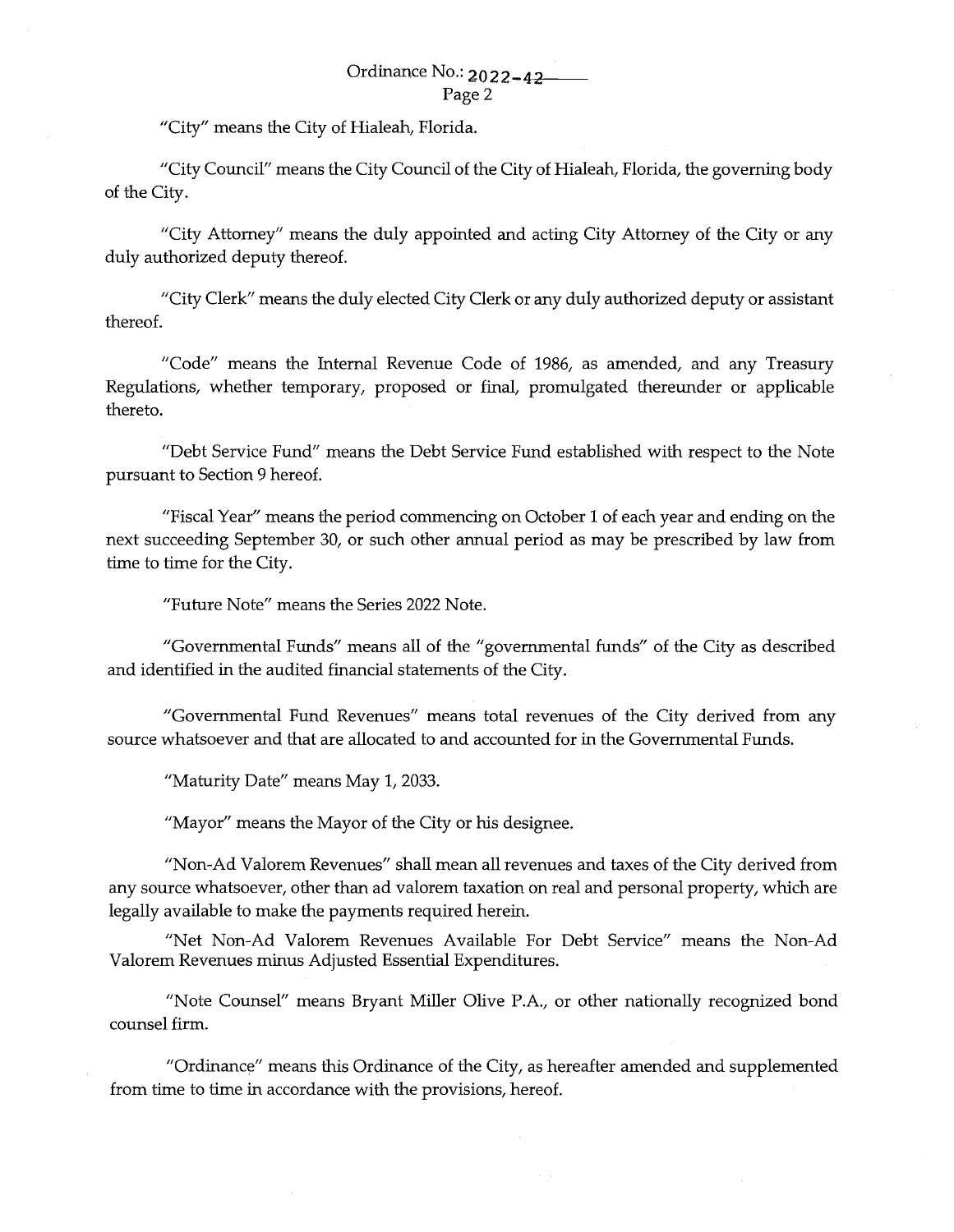"Original Purchaser" means Truist Bank, the original purchaser of the Note, or its successor or assigns.

"Owner" or "Owners" means the Person or Persons in whose name or names the Note shall be registered on the books of the City kept for that purpose in accordance with provisions of the Ordinance. The Original Purchaser shall be the initial Owner.

"Permitted Investments" means any legal investments under the laws of the State and the written investment policy of the City.

"Permitted Lender" means any affiliate of the Original Purchaser or any bank, trust company, savings institution, insurance company, accredited investor, or qualified institutional buyer under Rule 144A promulgated under the Securities Act of 1933.

"Person" means an individual, a corporation, a partnership, an association, a joint stock company, a trust, any unincorporated organization or governmental entity.

"Pledged Revenues" means the Non-Ad Valorem Revenues budgeted, appropriated and deposited as provided herein, and amounts on deposit from time to time in the Debt Service Fund as provided herein.

"Principal Office" means, with respect to the Original Purchaser, the office located at 2320 Cascade Pointe Blvd., Suite 600, Charlotte, NC 28208, or such other address as the Owner may designate to the City in writing.

"Refunded Debt" means the loan from the Florida Municipal Loan Council Refunding and Improvement Revenue Bonds, Series 2012A.

"Series 2021 Note" means the City's \$28,400,000 Taxable Refunding Revenue Note, Series 2021 dated September 22, 2021.

"Series 2022 Note" means the City's Refunding Revenue Note, Series 2022 authorized herein.

"State" means the State of Florida.

**SECTION 3. Findings.** It is hereby ascertained, determined and declared as follows:

(A) The City previously enacted Ordinance No. 2021-084 on September 14, 2021, as supplemented by Resolution No. 2021-124 adopted on September 14, 2021 (the "2021 Resolution") authorized the issuance of the \$28,400,000 City of Hialeah, Florida Taxable Refunding Revenue Note, Series 2021 for the purpose of refunding the Refunded Debt.

(B) Section 16 of the 2021 Resolution provided for the exchange of the Series 2021 Note for the Future Note on a tax-exempt basis.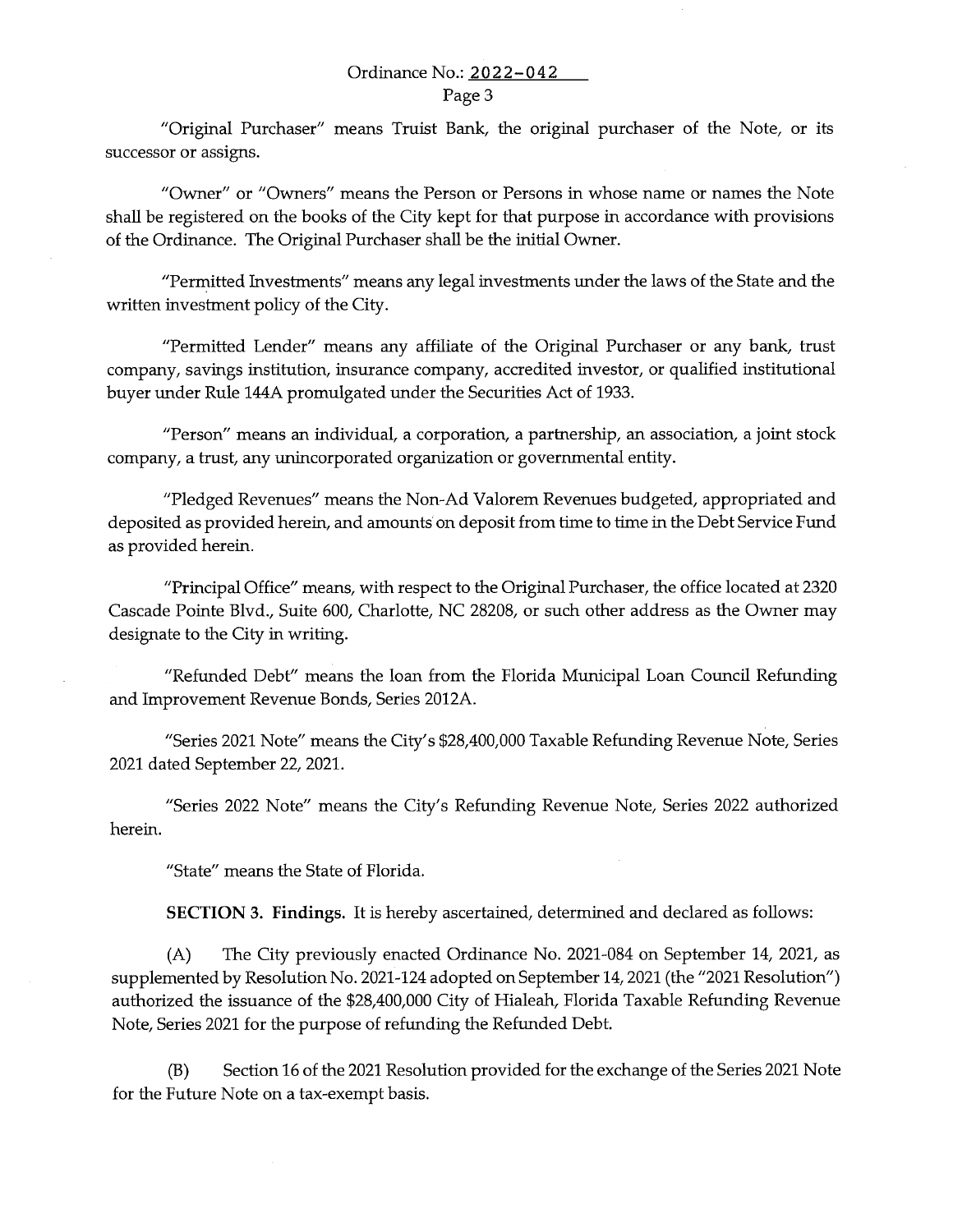(C) On April 1, 2022 the City provided notice to the Original Purchaser of its election to exercise its option to exchange the Series 2021 Note for the Future Note on May 15, 2022 and such Series 2021 Note shall be tendered in the exchange on such date.

(D) The Loan shall now be evidenced by the Series 2022 Note authorized hereunder.

(E) Debt service on the Series 2022 Note will be secured by the City's covenant to budget and appropriate Non-Ad Valorem Revenues and by a pledge of the Pledged Revenues as provided herein. The estimated Pledged Revenues will be sufficient to pay all of the principal and interest on the Series 2022 Note, as the same become due, and to make all other payments required by this Ordinance or otherwise required to be paid from the Pledged Revenues.

**SECTION 4. Authorization of Series 2022 Note.** Subject and pursuant to the provisions of this Ordinance, an obligation of the City to be known as the "City of Hialeah, Florida Refunding Revenue Note, Series 2022" is hereby authorized to be issued under and secured by this Ordinance, in a principal amount not to exceed \$28,400,000.

Prior to delivery of the Series 2022 Note, the City shall receive a Purchaser's Certificate from the Original Purchaser in substantially the form attached hereto as **Exhibit A**.

**SECTION 5. Description of the Series 2022 Note.** The Series 2022 Note shall be dated the date of its execution and delivery, subject to the following terms:

(A) Interest Rate. The fixed interest rate on the Series 2022 Note shall be 1.68% per annum calculated on the basis of a 360-day comprised of twelve 30-day months, subject to adjustment as provided in the Series 2022 Note (the "Interest Rate"); provided, however the Interest Rate shall in no event exceed the maximum interest rate permitted by law.

Upon a Determination of Taxability (as defined below), the interest rate on the Series 2022 Note shall be subject to adjustment to a rate of interest of 1.98% which, from and after the date on which the interest on the Series 2022 Note is includable in the gross income of the Owner as the result of the Determination of Taxability. The adjustment described above shall survive payment of the Series 2022 Note until such time as the federal statute of limitations under which the interest on the Series 2022 Note could be declared taxable under the Code shall have expired. "Determination of Taxability" shall mean, with respect to the Series 2022 Note, the circumstance that shall be deemed to have occurred if interest paid or payable on the Series 2022 Note becomes includable for federal income tax purposes in the gross income of the Owner as a consequence of any act, omission or event whatsoever, and regardless of whether the same was within or beyond the control of the Issuer. A Determination of Taxability will be deemed to have occurred upon (a) the receipt by the Issuer or the Owner of an original or a copy of an Internal Revenue Service Technical Advice Memorandum or Statutory Notice of Deficiency which holds that any interest payable on the Series 2022 Note is includable in the gross income of the Owner; (b) the issuance of any public or private ruling of the Internal Revenue Service that any interest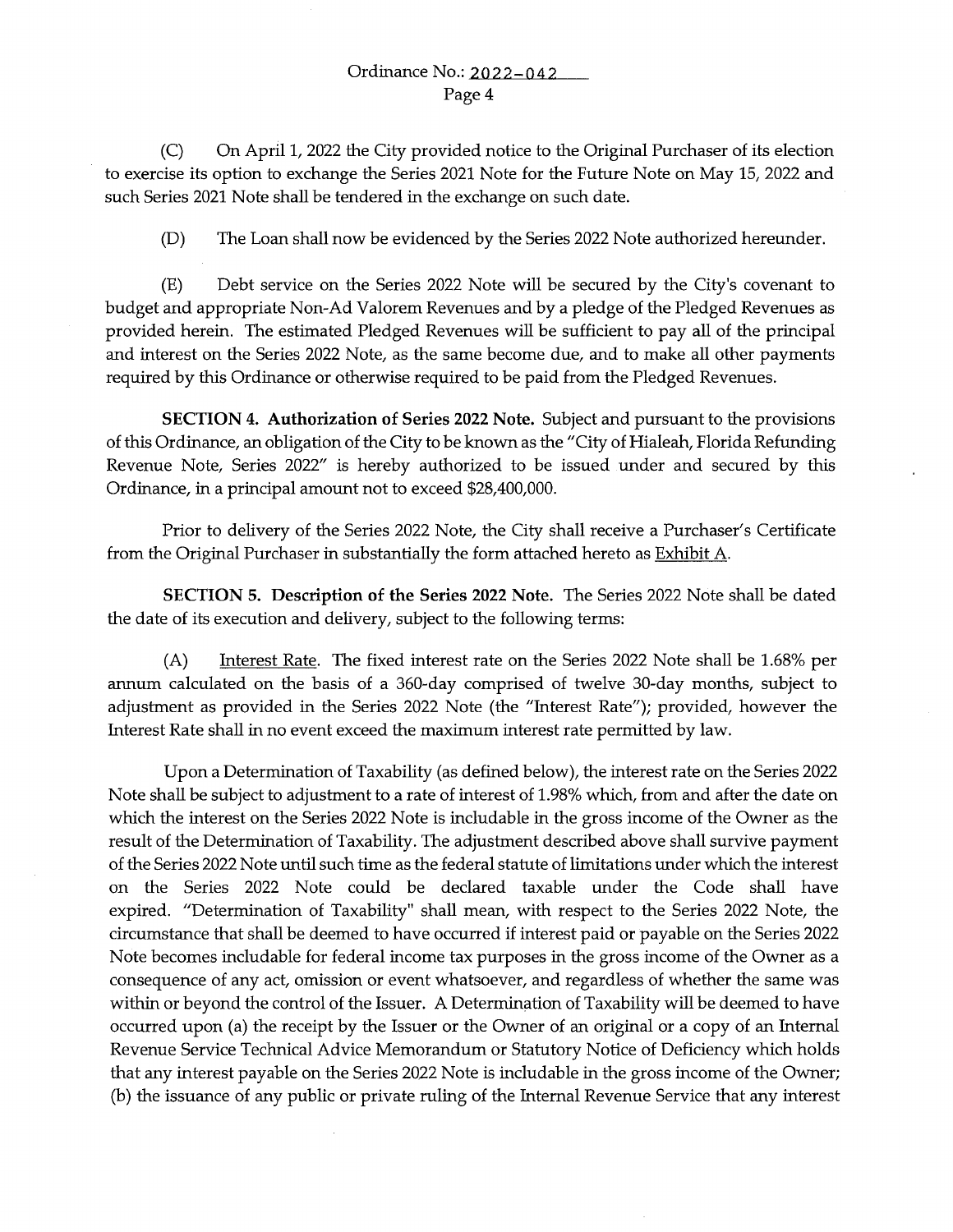payable on the Series 2022 Note is includable in the gross income of the Owner; or (c) receipt by the Issuer or the Owner of an opinion of Note Counsel to the effect that any interest on the Series 2022 Note is includable in the gross income of the Owner for federal income tax purposes. A Determination of Taxability shall not be considered to occur in the event such interest is taken into account in determining adjusted current earnings for the purpose of the alternative minimum tax imposed on corporations.

(B) Principal and Interest Payment Dates. Principal on the Series 2022 Note shall be paid each May 1, commencing on May 1, 2023. Interest on the Series 2022 Note shall be paid each May 1 and November 1, commencing on November 1, 2022. All unpaid principal on the Series 2022 Note shall be paid on the Maturity Date unless earlier prepaid.

(C) Prepayment of the Series 2022 Note. The Series 2022 Note shall be prepayable, in whole at the option of the City at any time with a one (1) percent premium.

(D) Authorization and Form of the Series 2022 Note. The City hereby authorizes the Mayor to execute and deliver, and the City Clerk to attest, the Series 2022 Note in substantially the form attached hereto as Exhibit B, with such changes, insertions, and additions as they may approve in consultation with the City Attorney, their execution thereof being evidence of such approval.

SECTION 6. Registration and Exchange of Series 2022 Note; Persons Treated as Owner. The Series 2022 Note is initially registered to the Original Purchaser. So long as the Series 2022 Note shall remain unpaid, the City will keep books for the registration and transfer of the Series 2022 Note. The Series 2022 Note shall be transferable only upon such registration books and only in whole to a Permitted Lender in a single denomination equal to the principal amount of the Series 2022 Note.

The Person in whose name the Series 2022 Note shall be registered shall be deemed and regarded as the absolute owner thereof for all purposes, and payment of principal and interest on the Series 2022 Note shall be made only to or upon the written order of the Owner. All such payments shall be valid and effectual to satisfy and discharge the liability upon the Series 2022 Note to the extent of the sum or sums so paid.

SECTION 7. Series 2022 Note Mutilated, Destroyed, Stolen or Lost. In case the Series 2022 Note shall become mutilated, or be destroyed, stolen or lost, the City shall issue and deliver a new Series 2022 Note of like tenor as the Series 2022 Note so mutilated, destroyed, stolen or lost, in exchange and in substitution for such mutilated Series 2022 Note, or in lieu of and in substitution for the Series 2022 Note destroyed, stolen or lost and upon the Owner furnishing the City proof of ownership thereof and indemnity reasonably satisfactory to the City and complying with such other reasonable regulations and conditions as the City may prescribe and paying such expenses as the City may incur. The Series 2022 Note so mutilated, destroyed, stolen or lost shall be canceled upon the issuance of the new Series 2022 Note.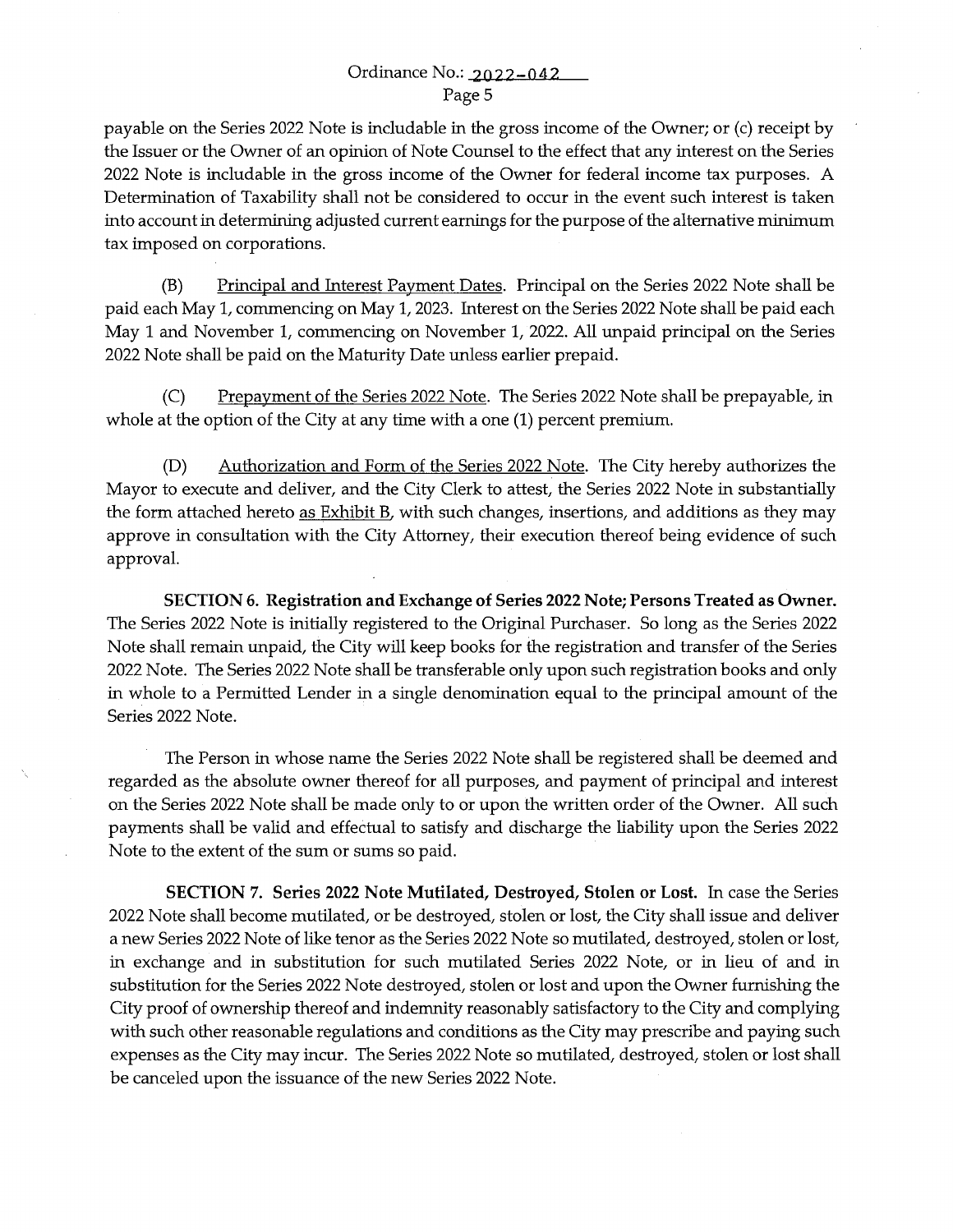**SECTION 8. Payment of Principal and Interest; Limited Obligation.** The City promises that it will promptly pay the principal of and interest on the Series 2022 Note at the place, on the dates and in the manner provided therein according *to* the true intent and meaning hereof and thereof. The Series 2022 Note is secured by a pledge of and lien upon the Pledged Revenues in the manner and *to* the extent described herein. The Series 2022 Note shall not be or constitute a general obligation or indebtedness of the City as a "bond" within the meaning of Article VII, Section 12 of the Constitution of Florida, but shall be payable solely from the Pledged Revenues in accordance with the terms hereof. No holder of the Series 2022 Note shall ever have the right *to* compel the exercise of any ad valorem taxing power or taxation of any real or personal property thereon or the use or application of ad valorem tax revenues *to* pay such Series 2022 Note, or be entitled *to* payment of such Series 2022 Note from any funds of the City except from the Pledged Revenues as described herein.

**SECTION 9. Covenant to Budget, Appropriate and Deposit; Debt Service Fund.** (A) The City covenants *to* budget and appropriate in each Fiscal Year such amount of Non-Ad Valorem Revenues sufficient *to* provide for the timely payment of the principal of and interest on the Series 2022 Note. Subject *to* the next paragraph, the City covenants and agrees and has a positive and affirmative duty *to* appropriate in its annual budget, by amendment, if necessary, from Non-Ad Valorem Revenues, and *to* deposit into the Debt Service Fund (hereinafter created) amounts sufficient *to* pay principal of and interest on the Series 2022 Note and all other payments due hereunder as the same shall become due. Such covenant and agreement on the part of the City *to* budget, appropriate and deposit such amounts of Non-Ad Valorem Revenues shall be cumulative *to* the extent not paid, and shall continue until such Non-Ad Valorem Revenues or other legally available funds in amounts sufficient *to* make all such required payments shall have been budgeted, appropriated, deposited and actually paid. No lien upon or pledge of such budgeted Non-Ad Valorem Revenues shall be in effect until such monies are budgeted, appropriated and deposited as provided herein. The City further acknowledges and agrees that the obligations of the City *to* include the amount of such amendments in each of its annual budgets and *to* pay such amounts from Non-Ad Valorem Revenues may be enforced in a court . of competent jurisdiction in accordance with the remedies set forth herein.

(B) Until such monies are budgeted, appropriated and deposited as provided herein, such covenant *to* budget and appropriate does not create any lien upon or pledge of such Non-Ad Valorem Revenues, nor does it preclude the City from pledging in the future its Non-Ad Valorem Revenues, nor does it require the City *to* levy and collect any particular Non-Ad Valorem Revenues, nor does it give the Owner of the Series 2022 Note a prior claim on the Non-Ad Valorem Revenues as opposed *to* claims of general creditors of the City. Such covenant *to*  budget and appropriate Non-Ad Valorem Revenues is subject in all respects *to* the prior payment of obligations secured by a pledge of such Non-Ad Valorem Revenues heretofore or hereafter entered into (including the payment of debt service on bonds and other debt instruments). Anything in this Ordinance *to* the contrary notwithstanding, it is understood and agreed that all obligations of the City hereunder shall be payable from the portion of Non-Ad Valorem Revenues budgeted, appropriated and deposited as provided for herein and nothing herein shall be deemed *to* pledge ad valorem taxing power or ad valorem tax revenues or *to* permit or constitute a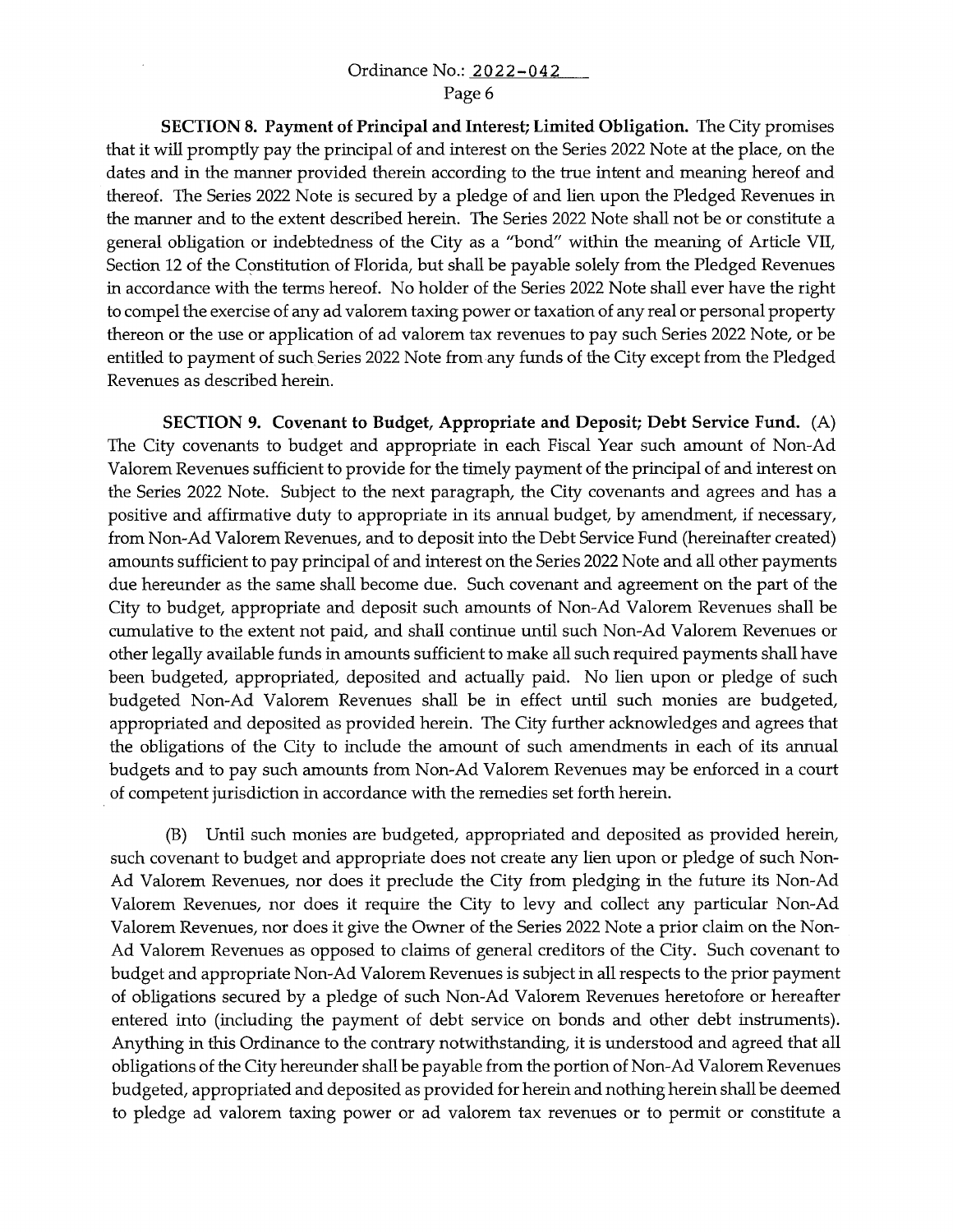mortgage or lien upon any assets owned by the City and no Owner of the Series 2022 Note nor any other Person, may compel the levy of ad valorem taxes on real or personal property within the boundaries of the City or the use or application of ad valorem tax revenues in order to satisfy any payment obligations hereunder. The obligation of the City to budget, appropriate, deposit and make payments hereunder from its Non-Ad Valorem Revenues is subject to the availability of Non-Ad Valorem Revenues after the satisfaction of the funding requirements for obligations having an express lien on or pledge of such revenues and the funding requirements for essential governmental services of the City. Notwithstanding any provisions of this Ordinance or the Series 2022 Note to the contrary, the City shall never be obligated to maintain or continue any of the activities of the City which generate user service charges, regulatory fees or any Non-Ad Valorem Revenues. Until such monies are budgeted, appropriated and deposited as provided herein, neither this Ordinance nor the obligations of the City hereunder shall be construed as a pledge of or a lien on all or any legally available Non-Ad Valorem Revenues of the City, but shall be payable solely as provided herein and is subject to the payment of services and programs which are for essential public purposes affecting the health, welfare and safety of the inhabitants of the City and is further subject in all respects to the restrictions of Section 166.241, Florida Statutes insofar as there are not sufficient Non-Ad Valorem Revenues to comply with such covenant after the satisfaction of the funding requirements for obligations having an express lien on or pledge of such revenues and the funding requirements for essential governmental services of the City.

(C) There is hereby created and established the "City of Hialeah, Florida Refunding Revenue Note, Series 2022 Debt Service Fund" (the "Debt Service Fund"). The City shall deposit all Non-Ad Valorem Revenues budgeted and appropriated for the payment of debt service on the Series 2022 Note into the Debt Service Fund at least three (3) Business Days before the date such amounts are needed to pay the principal, interest, or other obligations coming due on the Series 2022 Note. Such fund shall be a trust fund held by the City Clerk, which shall be held solely for the benefit of the Owner as provided herein and shall be continuously secured in the same manner as state and municipal deposits are authorized to be secured by the laws of the State. The designation and establishment of the Debt Service Fund in and by this Ordinance shall not be construed to require the establishment of a completely independent, self-balancing fund as such term is commonly defined and used in governmental accounting, but rather is intended solely to constitute an earmarking of certain revenues and assets of the City for certain purposes and to establish certain priorities for application of such revenues and assets as herein provided.

(D) Until applied in accordance with this Ordinance, the Non-Ad Valorem Revenues of the City on deposit in the Debt Service Fund and other amounts on deposit from time to time in the funds and accounts established herein, plus any earnings thereon, shall be pledged to the repayment of the Series 2022 Note.

**SECTION 10. Anti-Dilution Test.** The City will not issue any additional obligations payable from the Non-Ad Valorem Revenues, nor voluntarily create or cause to be created any debt, lien, pledge, assignment, encumbrance or other charge against the Non-Ad Valorem Revenues, or any part thereof, except as set forth below.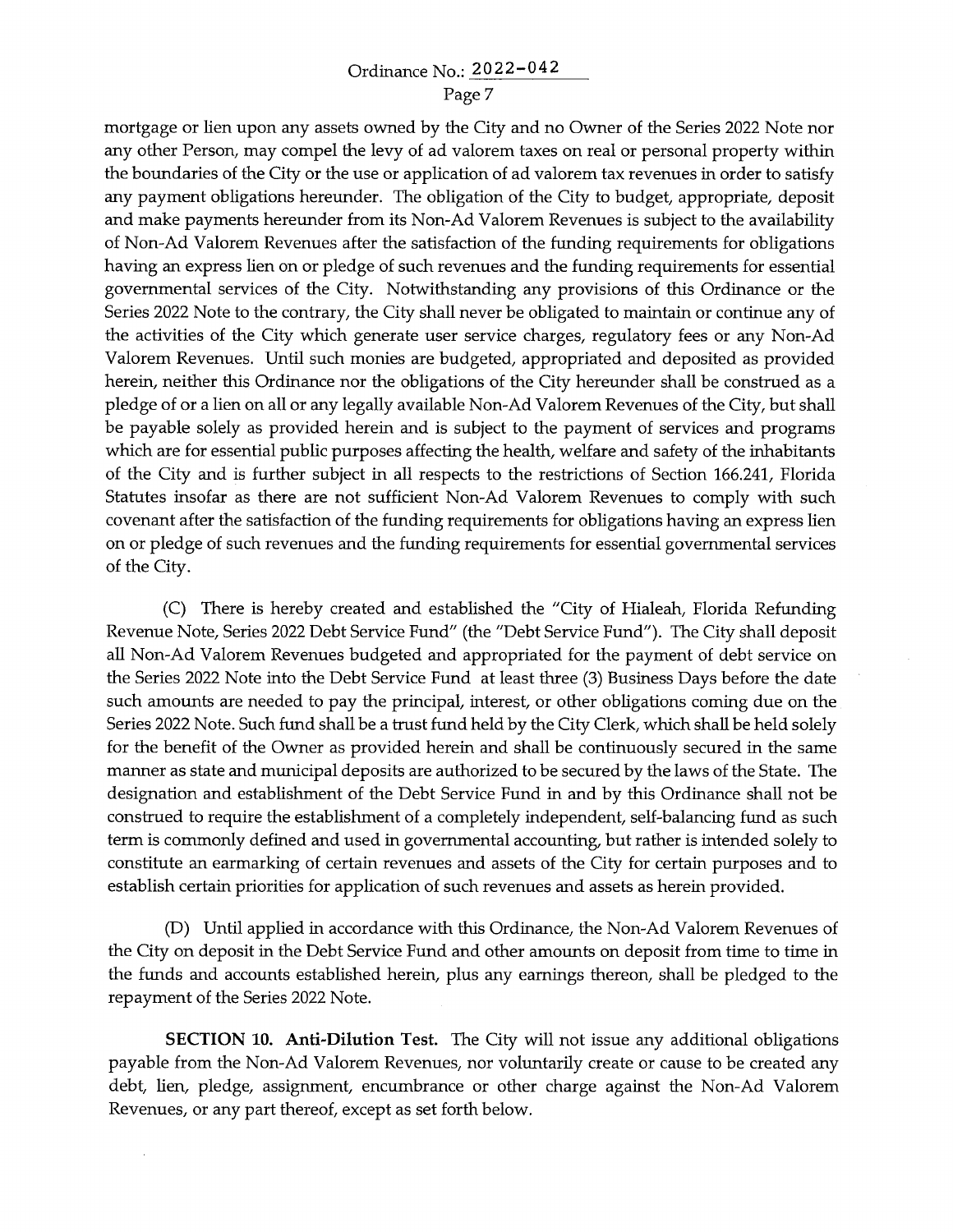No additional indebtedness payable from or secured by Non-Ad Valorem Revenues shall be issued by the City unless the City certifies that the average annual Net Non-Ad Valorem Revenues Available For Debt Service for the two prior Fiscal Years equals at least 150% of the maximum annual debt service on all debt payable from such Non-Ad Valorem Revenues, including the maximum annual debt service on the debt proposed to be issued.

Within this Section, for the purpose of calculating annual debt service on any indebtedness which bears interest at a variable rate, such indebtedness shall be deemed to bear interest at the greater of (i) 1.25 times the most recently published Revenue Bond Index of The Bond Buyer, or (ii) 1.25 times actual average interest rate during the prior Fiscal Year of the City.

In the event any additional obligations are issued for the purpose of refunding any debt then outstanding, the conditions of this anti-dilution shall not apply, provided that the issuance of such additional obligations shall result in a reduction of the aggregate debt service on the applicable debt obligation.

**SECTION 11. Budget and Financial Information.** Each year, the City shall provide the Owner of the Series 2022 Note a copy of the City's adopted budget no later than 45 days after adoption. At no cost to the Owner, the City shall provide the Owner of the Series 2022 Note with annual audited financial statements for each Fiscal Year of the City when available and in no event later than 270 days after the close of such Fiscal Year, prepared in accordance with applicable law and generally accepted accounting principles and audited by an independent certified public accountant. All accounting terms not specifically defined or specified herein shall have the meanings attributed to such terms under generally accepted accounting principles as in effect from time to time, consistently applied.

**SECTION 12. Tax-Exemption.** The City covenants and agrees for the benefit of the Owner of the Series 2022 Note that it will not take or authorize or permit any action to be taken or omit to take any action and it has not taken nor authorized or permitted any action to be taken or omitted to take any action which results in the interest paid on the Series 2022 Note being included in the gross income of the Owner for purposes of federal income taxation.

**SECTION 13. Events of Default; Remedies of Owner.** The following shall constitute "Events of Default":

- (i) if the City fails to pay any payment of principal of or interest on the Series 2022 Note as the same becomes due and payable;
- (ii) if the City defaults in the performance or observance of any covenant or agreement contained in this Ordinance or the Series 2022 Note (other than set forth in (i) above or (iii) or (iv) below) and fails to cure the same within thirty (30) days following written notice thereof;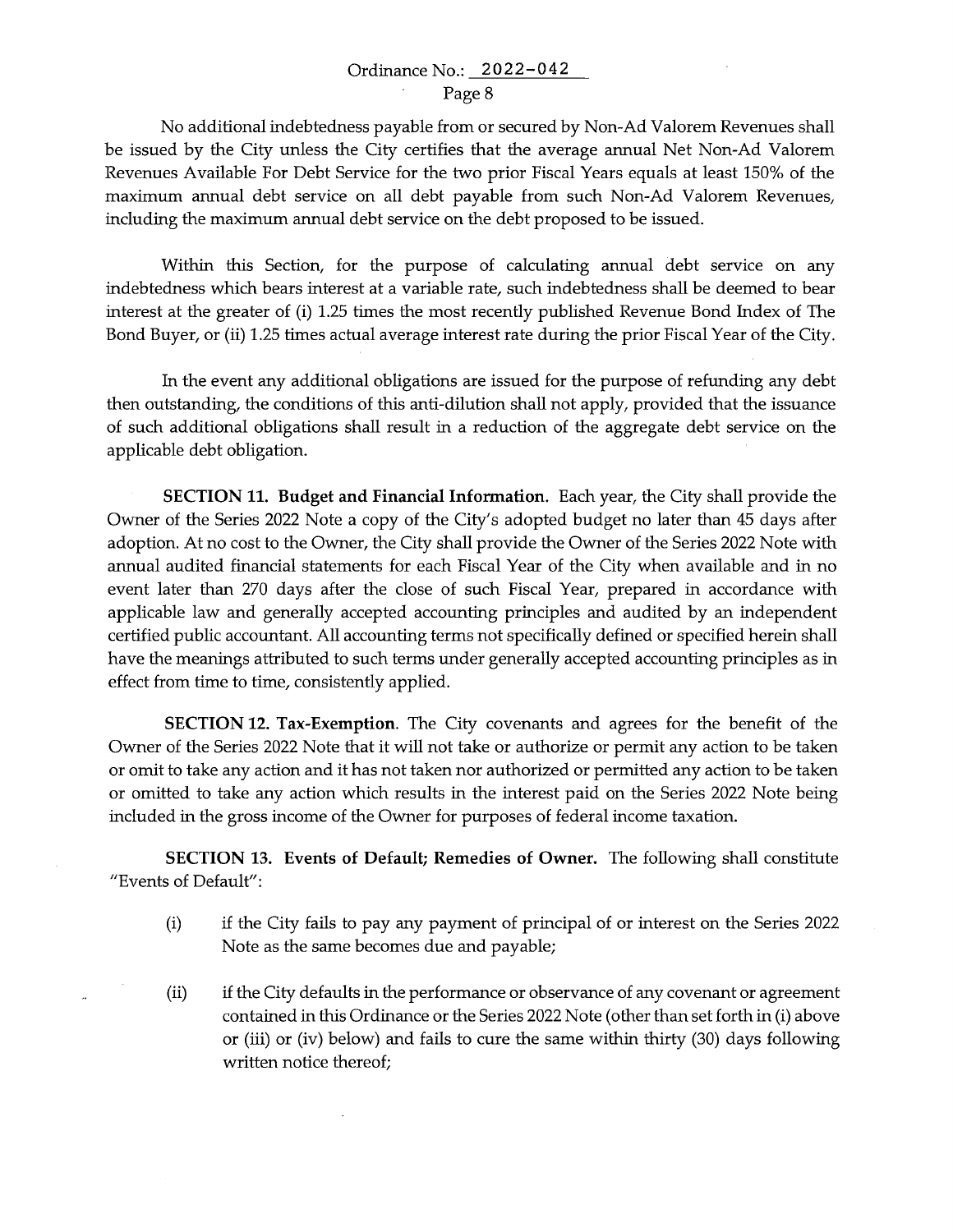- (iii) filing of a petition by or against the City relating to bankruptcy, reorganization, arrangement or readjustment of debt of the City or for any other relief relating to the City under the United States Bankruptcy Code, as amended, or any other insolvency act or law now or hereafter existing, or the invollintary appointment of a receiver or trustee for the City, and the continuance of any such event for ninety (90) days undismissed or undischarged; or
- (iv) any representation or warranty made in writing by or on behalf of the City is false or incorrect in any material respect on the date made or reaffirmed.

Upon the occurrence and during the continuation of any Event of Default, the Owner of the Series 2022 Note may, in addition to any other remedies set forth in this Ordinance or the Series 2022 Note, either at law or in equity, by suit, action, mandamus or other proceeding in any court of competent jurisdiction, protect and enforce any and all rights under the laws of the State, or granted or contained in this Ordinance, and may enforce and compel the performance of all duties required by this Ordinance, or by any applicable statutes to be performed by the City. No failure or delay on the part of the Owner of the Series 2022 Note in exercising any right, power, remedy hereunder or under the Series 2022 Note shall operate as a waiver of the Owner's rights, powers and remedies hereunder, nor shall any single or partial exercise of any such right, power or remedy preclude any other further exercise thereof, or the exercise of any other right, power or remedy hereunder or thereunder. The remedies herein and therein provided are cumulative and not exclusive of any remedies provided by law or in equity.

In case of an Event of Default pursuant to (i) above, from and after five (5) days after the due date, the interest rate shall increase to the Default Rate while the payment default has occurred and is ongoing. "Default Rate" means the rate of interest that would be borne by this Series 2022 Note but for the existence of a payment default, plus 2.00%.

**SECTION 14. Business Days.** In any case where the due date of interest on or principal of a Series 2022 Note is not a Business Day, then payment of such principal or interest need not be made on such date but may be made on the next succeeding Business Day, provided that credit for payments made shall not be given until the payment is actually received by the Owner.

**SECTION 15. Applicable Provisions of Law; Waiver of Jury Trial.** This Ordinance shall be governed by and construed in accordance with the laws of the State. The City and the Original Purchaser, as evidenced by acceptance of the Series 2022 Note, shall each consent to Florida jurisdiction and each agree to waiver of trial by jury in any action arising under this Ordinance or the Series 2022 Note.

**SECTION 16. Amendment.** No modification or amendment of this Ordinance or of any ordinance supplemental hereto may be made without the consent in writing of the Owner.

**SECTION 17. Limitation of Rights.** With the exception of any rights herein expressly conferred, nothing expressed or mentioned in or to be implied from this Ordinance or the Series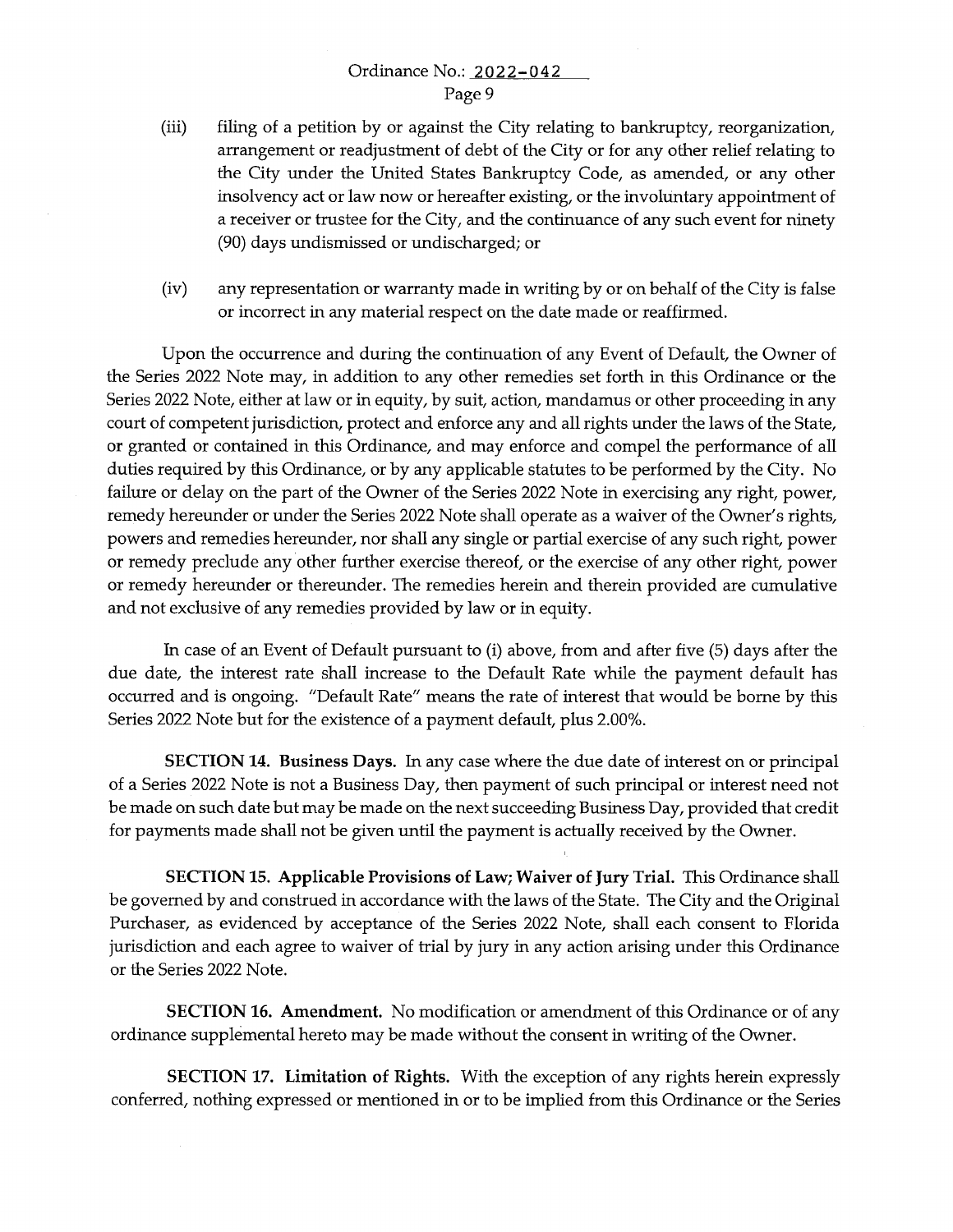2022 Note is intended or shall be construed to give to any Person other than the City and the Owner any legal or equitable right, remedy or claim under or with respect to this Ordinance or any covenants, conditions and provisions herein contained; this Ordinance and all of the covenants, conditions and provisions hereof being intended to be and being for the sole and exclusive benefit of the City and the Owner.

**SECTION 18. No Personal Liability.** Neither the members of the City Council, any employees or officials of the City, nor any person executing the Series 2022 Note shall be personally liable therefor or be subject to any personal liability or accountability by reason of the issuance thereof.

**SECTION 19. Authorizations.** The Mayor and any member of the City Council, the City Attorney, the City Clerk and such other officials and employees of the City as may be designated by the City are each designated as agents of the City in connection with the issuance and delivery of the Series 2022 Note and are authorized and empowered, collectively or individually, to take all action and steps and to execute all instruments, documents, and contracts on behalf of the City that are necessary or desirable in connection with the execution and delivery of the Series 2022 Note, and which are specifically authorized or are not inconsistent with the terms and provisions of this Ordinance.

**SECTION 20. No Third-Party Beneficiaries.** Except such other persons as may be expressly described in this Ordinance or in the Series 2022 Note, nothing in this Ordinance or in the Series 2022 Note, expressed or implied, is intended or shall be construed to confer upon any person, other than the City and the Owner, any right, remedy or claim, legal or equitable, under and by reason of this Ordinance, or any provision thereof, or of the Series 2022 Note, all provisions thereof being intended to be and being for the sole and exclusive benefit of the City and the Persons who shall from time to time be the Owner.

**SECTION 21. Ordinance to Constitute a Contract.** In consideration of the acceptance of the Series 2022 Note authorized to be issued hereunder by the Owner, this Ordinance shall be deemed to be and shall constitute a contract between the City and the Owner. The covenants and agreements herein set forth to be performed by the City shall be for the benefit, protection and security of the Owner. The City covenants with the Owner of the Series 2022 Note that it will not, without the written consent of the Owner of the Series 2022 Note, enact or adopt any ordinance or resolution which repeals, impairs or amends in any manner adverse to the Owner the rights granted to the Owner of the Series 2022 Note hereunder.

**SECTION 22. No Advisory or Fiduciary Relationship.** In connection with the Original Purchaser's purchase of the Series 2022 Note, and all aspects of each transaction contemplated hereunder (including in connection with any amendment, waiver or other modification hereof), the City acknowledges and agrees, that: (a) (i) the City has consulted its own legal, accounting, regulatory and tax advisors to the extent it has deemed appropriate, (ii) the City is capable of evaluating, and understands and accepts, the terms, risks and conditions of the transactions contemplated hereby, (iii) the Original Purchaser is not acting as a municipal advisor or financial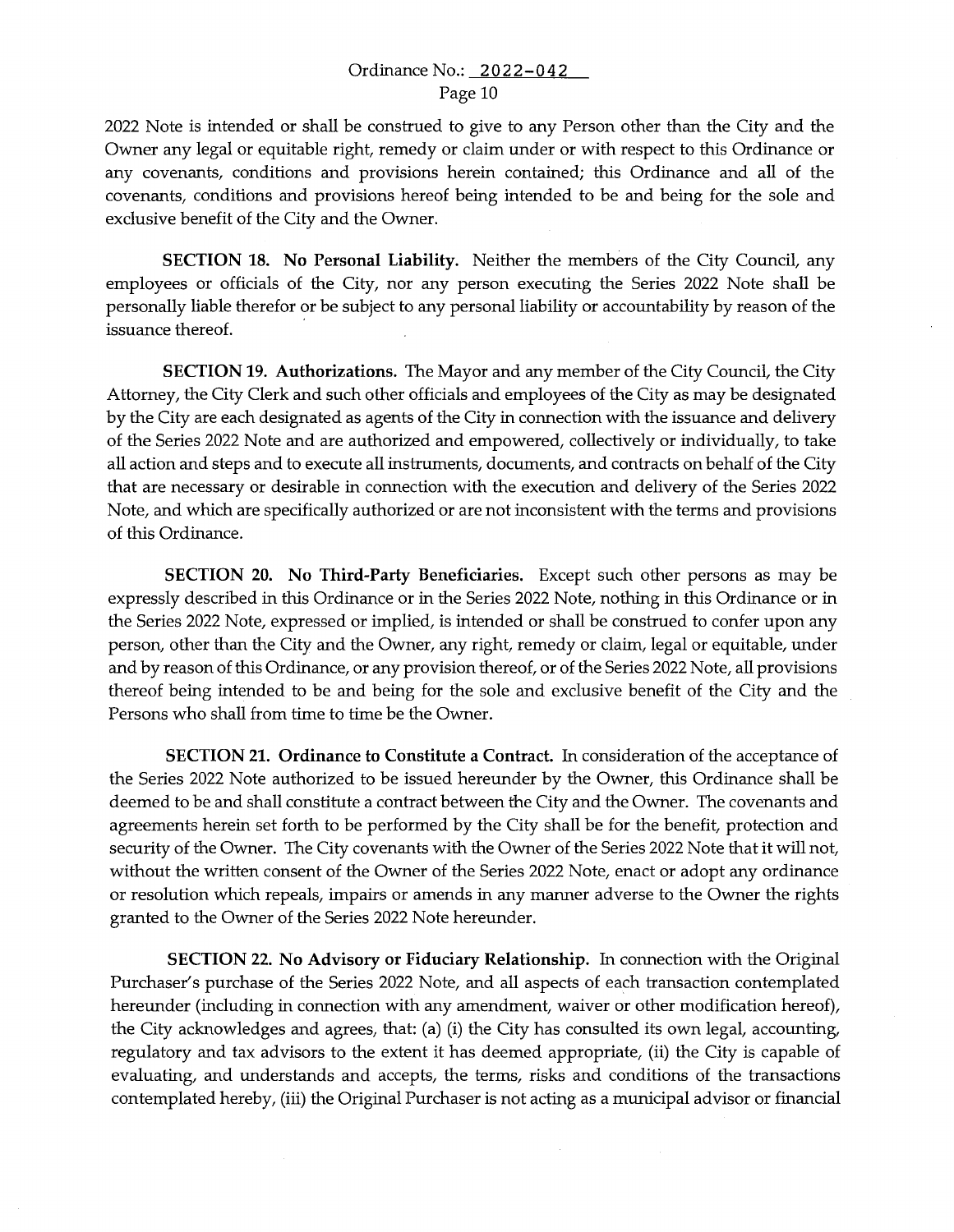advisor *to* the City, and (iv) the Original Purchaser has no fiduciary duty pursuant *to* Section 15B of the Securities Exchange Act *to* the City with respect *to* the transactions contemplated hereby and the discussions, undertakings and procedures leading thereto (irrespective of whether the Original Purchaser has provided other services or is currently providing other services *to* the City on other matters); (b) (i) the Original Purchaser is and has been acting solely as a principal and, except as expressly agreed in writing by the relevant parties, has not been, is not, and will not be acting as an advisor, agent or fiduciary, for the City or any other Person and (ii) the Original Purchaser has no obligation *to* the City with respect *to* the transactions contemplated hereby except those obligations expressly set forth herein; and (c) the Original Purchaser may be engaged in a broad range of transactions that involve interests that differ from those of the City, and the Original Purchaser has no obligation *to* disclose any of such interests *to* the City. The City acknowledges that the Original Purchaser is purchasing the Series 2022 Note pursuant *to* and in reliance upon the bank exemption and/or the institutional buyer exemption provided under the municipal advisor rules of the Securities and Exchange Commission, Rule 15Ba1-1 et seq, *to* the extent that such rules apply *to* the transactions contemplated hereunder.

**SECTION** 23. **Repeal of Ordinances in Conflict.** All ordinances or parts of ordinances in conflict herewith are hereby repealed *to* the extent of such conflict.

**SECTION 24. Severability.** If any phrase, clause, sentence, paragraph or section of this Ordinance shall be declared invalid or unconstitutional by the judgment or decree of a court of competent jurisdiction, such invalidity or unconstitutionality shall not affect any of the remaining phrases, clauses, sentences, paragraphs or sections of this Ordinance.

**SECTION 25. Captions.** The captions and headings in this Ordinance are for convenience only and in no way define, limit or describe the scope or intent of any provisions or sections of this Ordinance.

**SECTION 26. Rules of Interpretation.** Unless expressly indicated otherwise, references *to* sections or articles are *to* be construed as references *to* sections or articles of this instrument as originally executed. Use of the words "herein," "hereby," "hereunder," "hereof," "hereinbefore," "hereinafter" and other equivalent words refer *to* this Ordinance and not solely *to* the particular portion in which any such word is used.

[Remainder of page intentionally left blank]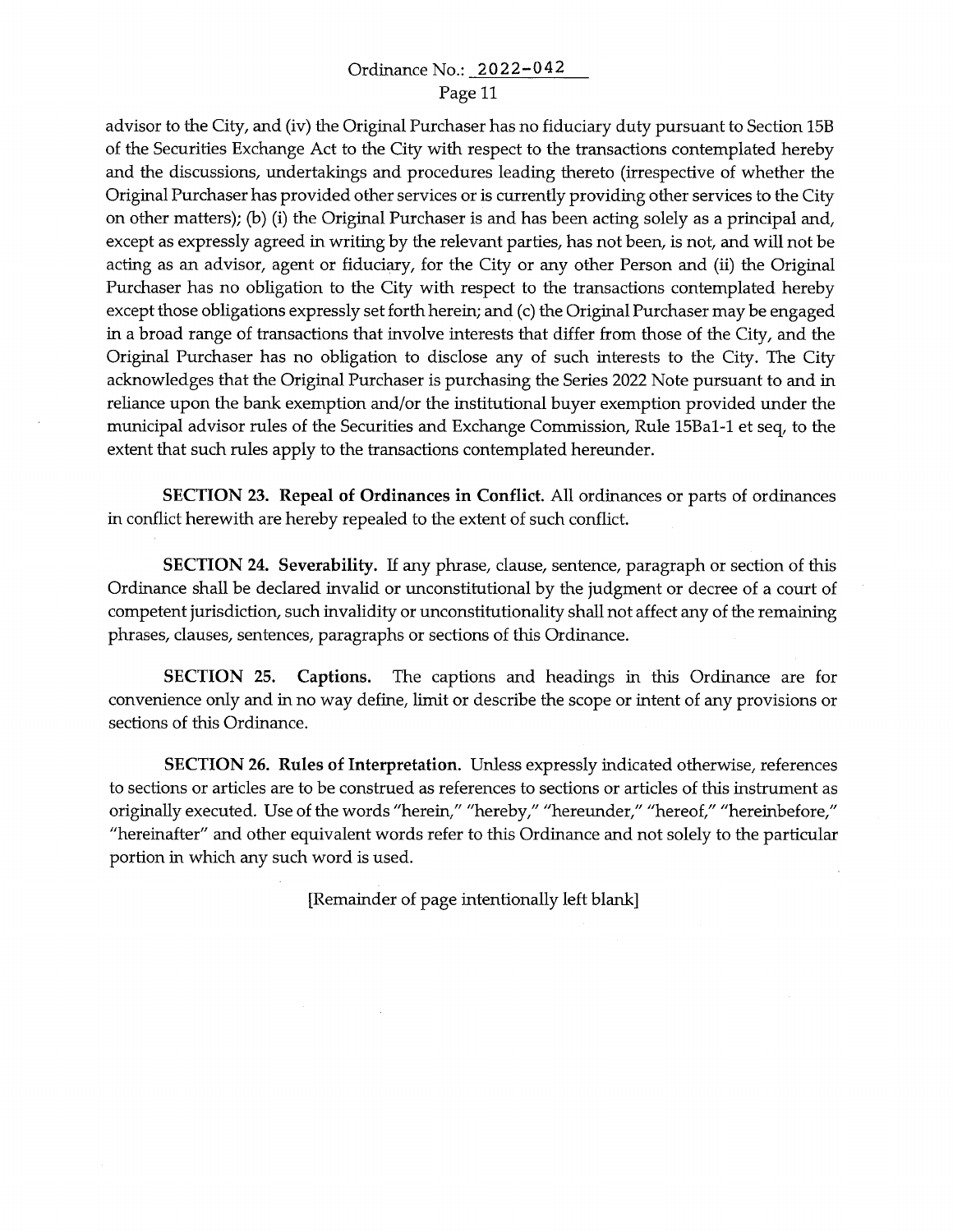**SECTION** 27. **Effective Date.** This Ordinance shall become effective when passed by the City Council and signed by the Mayor or at the next regularly scheduled City Council meeting, if the Mayor's signature is withheld or if the City Council overrides the Mayor's veto.

PASSED and ADOPTED this  $\frac{10}{9}$  day of  $\frac{M_{\text{av}}}{2022}$ .

Carl Zogby

Council President

Approved on this  $\angle M$  day of  $\text{MAV}$ , 2022.

Esteban Bovo, Jr.

Mayor

Ordinance was adopted by 6-0-1 vote with Councilmembers Calvo, Casáls-Muñoz, Garcia-Roves, Perez, Rodriguez, and Zogby voting "Yes" and with Council member Tundidor absent.

Attest:

Marbely's Fatjo

**City Clerk** 

Approved  $\cancel{a}$ s to form and legal sufficiency:

Lorena $/E$ IB۱ City Attor

THE FOR.  $\sim m_{\rm Xb}^{-1}$ **NANCE** OF THE ( ☆☆ 11 AH WAS **PUBLISH JANCE JUTH THI.** 3 OF **TORIDA STATUTE 166.041 PRODUCTS** TO FILL OF BOOM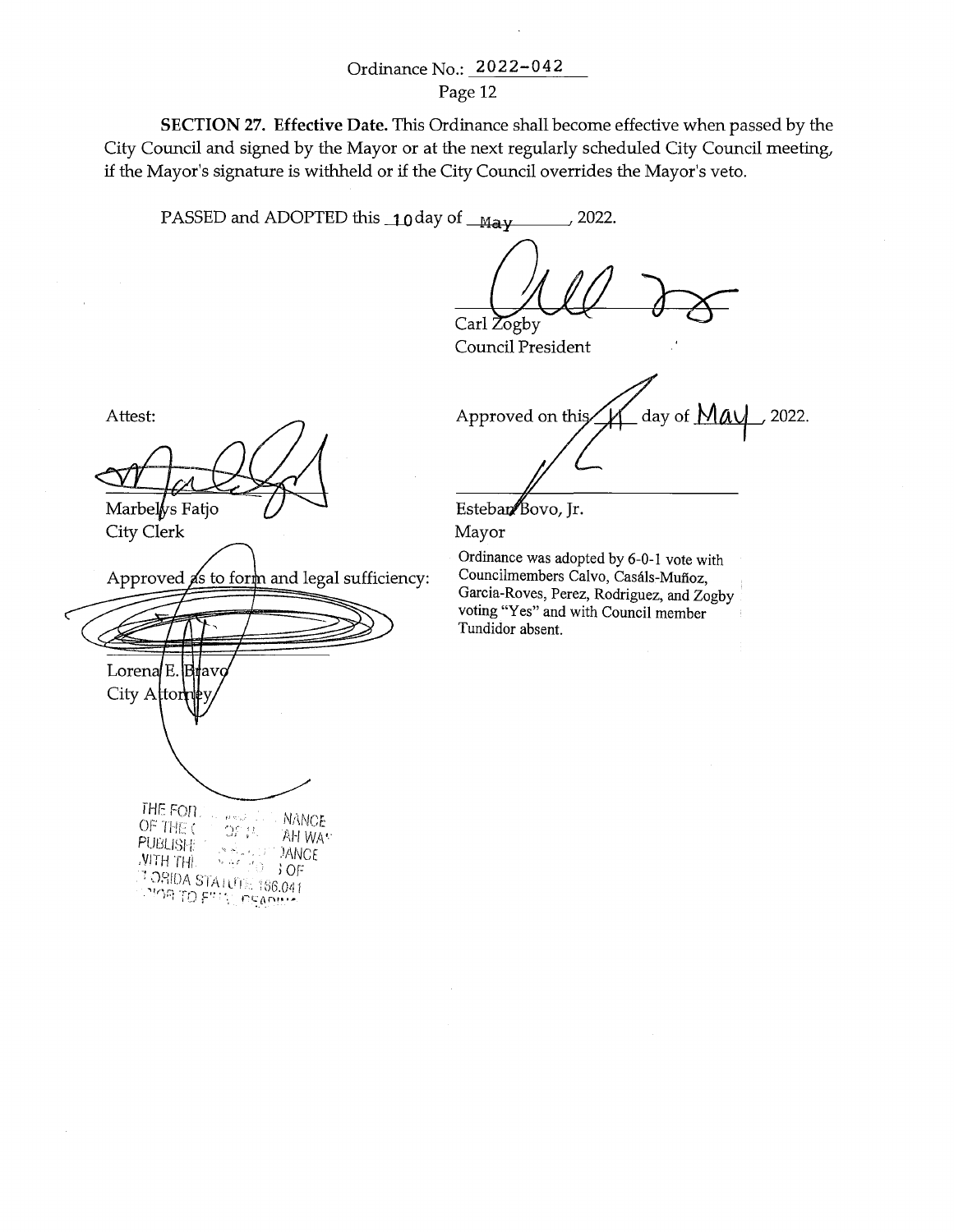#### **EXHIBIT A**

#### **FORM OF PURCHASER'S CERTIFICATE**

This is to certify Truist Bank (the "Lender") has made a loan (the "Loan") to the City of Hialeah, Florida (the "Issuer"). The Loan is evidenced by the Issuer's  $\frac{1}{2}$  Refunding Revenue Note, Series 2022 dated May 15, 2022 (the "Series 2022 Note"). The Lender acknowledges that the Loan is being made as a direct loan and not through the purchase of municipal securities. Any capitalized terms not otherwise defined herein shall have the meanings set forth in an ordinance duly enacted by the City Council of the Issuer on April \_\_\_\_\_\_, 2022 (the "Ordinance").

We are aware that investment in the Loan involves various risks, that this Series 2022 Note is not a general obligation of the Issuer or payable from ad valorem tax revenues, and that the repayment of the Loan is secured solely from the sources described in the Ordinance (the "Loan Security").

We are a sophisticated investor and have made such independent investigation of the Loan Security as we, in the exercise of sound business judgment, consider to be appropriate under the circumstances. We have been provided access to and have reviewed all information about the Issuer we deemed necessary and are not relying on disclosures from the Issuer. In making our lending decision, we have relied upon the accuracy of information which has been provided to us by the Issuer

We are a qualified institutional investor having knowledge and experience in financial and business matters and are capable of evaluating the merits and risks of lending funds to the Issuer. We are an "accredited investor" as such term is defined in the Securities Act of 1933, as amended, and Regulation D thereunder.

The Lender has conducted its own investigation, to the extent it deems satisfactory or sufficient, into matters relating to business affairs or conditions (either financial or otherwise) of the Issuer in connection with the Loan and no inference should be drawn that the Lender, in the acceptance of said Series 2022 Note, is relying on the Note Counsel or the City Attorney, as to any such matters other than the legal opinion rendered by such parties.

We acknowledge that no CUSIP numbers or credit ratings have been obtained with respect to the Note. We further acknowledge that we are making the Loan for our own account, we do not currently intend to syndicate the Loan, we will take no action to cause the Series 2022 Note to be characterized as a security, we will not treat the Loan as a municipal security for purposes of the securities laws, and the Loan will not be used in the future on a securitized transaction.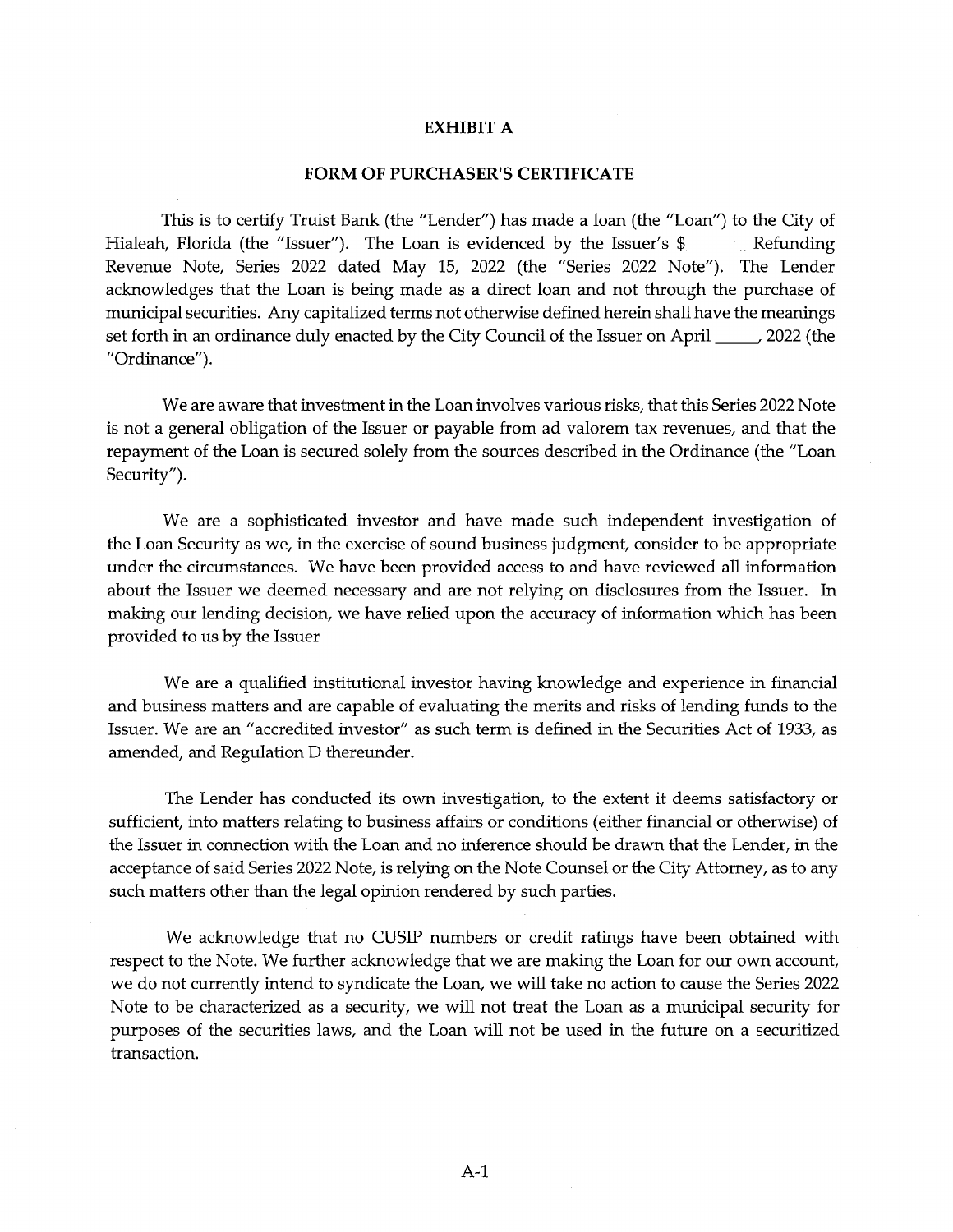We understand that the Loan is evidenced by the Series 2022 Note and the Series 2022 Note is issued in a single denomination equal to the principal amount of the Loan and may only be transferred in whole to a Permitted Lender in a single denomination equal to the principal amount of the Series 2022 Note.

We are not acting as a broker or other intermediary and are funding the Loan with our own capital and for our own account and not with a present view to a resale or other distribution to the public. We are a bank as contemplated by Section 517.061(7), Florida Statutes. We are not purchasing the Series 2022 Note for the direct or indirect promotion of any scheme or enterprise with the intent of violating or evading any provision of Chapter 517, Florida Statutes.

This Certificate is furnished by us as Lender based solely on our knowledge on the day hereof and is solely for the benefit of the Issuer and may not be relied upon by, or published or communicated to, any other person without our express written consent. We disclaim any obligation to supplement this letter to reflect any facts or circumstances that may hereafter come to our attention.

DATED this \_\_\_\_\_ day of \_\_\_\_\_\_\_\_\_\_\_\_\_, 2022.

### TRUIST BANK

| By:    |          |
|--------|----------|
| Name:  |          |
| Title: | -------- |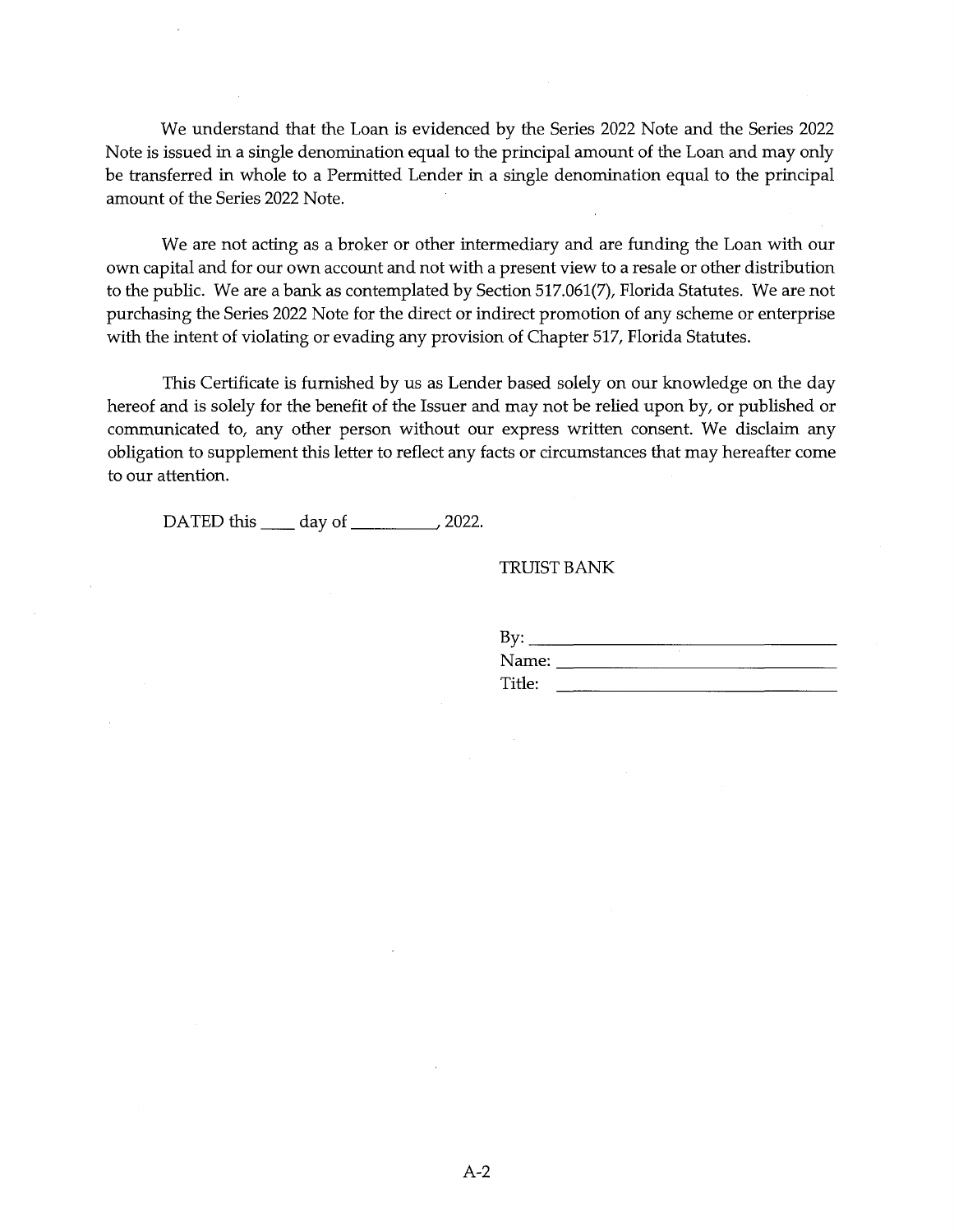### **EXHIBIT B**

### **FORM OF NOTE**

May 15, 2022

\$28,400,000

## CITY OF HIALEAH, FLORIDA REFUNDING REVENUE NOTE, SERIES 2022

KNOW ALL MEN BY THESE PRESENTS that the City of Hialeah, Florida (the "Issuer"), a municipal corporation duly organized under the laws of the State of Florida, for value received, promises to pay from the sources hereinafter provided, to the order of Truist Bank or registered assigns (hereinafter, the "Owner"), the principal sum of \$28,400,000, together with interest on the principal balance at the "Interest Rate" described below; provided, however, that such interest rate shall in no event exceed the maximum interest rate permitted by applicable law. This Note shall bear interest at a fixed rate equal to 1.68% subject to adjustment as herein provided. Interest shall be calculated on the basis of a 360-day comprised of twelve 30-day months. All of the unpaid principal on this Note shall be due on the "Maturity Date" of May 1, 2033.

Interest shall be payable to the Owner on each May 1 and November 1, commencing on November 1, 2022. Principal on this Note shall amortize on May 1 as provided on Exhibit A.

If any date for the payment of principal and interest hereon shall fall on a day which is not a Business Day the payment due on such date shall be due on the next succeeding day which is a Business Day, but the Issuer shall not receive credit for the payment until it is actually received by the Owner.

All payments by the Issuer pursuant to this Note shall apply first to accrued interest, then to other charges due the Owner under the Ordinance or this Note, and the balance thereof shall apply to principal.

THIS NOTE DOES NOT CONSTITUTE A GENERAL INDEBTEDNESS OF THE ISSUER WITHIN THE MEANING OF ANY CONSTITUTIONAL, STATUTORY OR CHARTER PROVISION OR LIMITATION, AND IT IS EXPRESSLY AGREED BY THE HOLDER OF THIS NOTE THAT SUCH OWNER SHALL NEVER HAVE THE RIGHT TO REQUIRE OR COMPEL THE EXERCISE OF THE AD VALOREM TAXING POWER OF THE ISSUER OR TAXATION OF ANY REAL OR PERSONAL PROPERTY THEREIN OR USE OR APPLICATION OF AD VALOREM TAX REVENUES OF THE ISSUER FOR THE PAYMENT OF THE PRINCIPAL OF AND INTEREST ON THIS NOTE OR THE MAKING OF ANY OTHER PAYMENTS PROVIDED FOR IN THE ORDINANCE.

This Note is issued pursuant to the Constitution of the State of Florida, Chapter 166, Florida Statutes, City Charter, and other applicable provisions of law, Ordinance No. 2021-084 enacted on September 14, 2021 and a resolution duly adopted by the City Council of the Issuer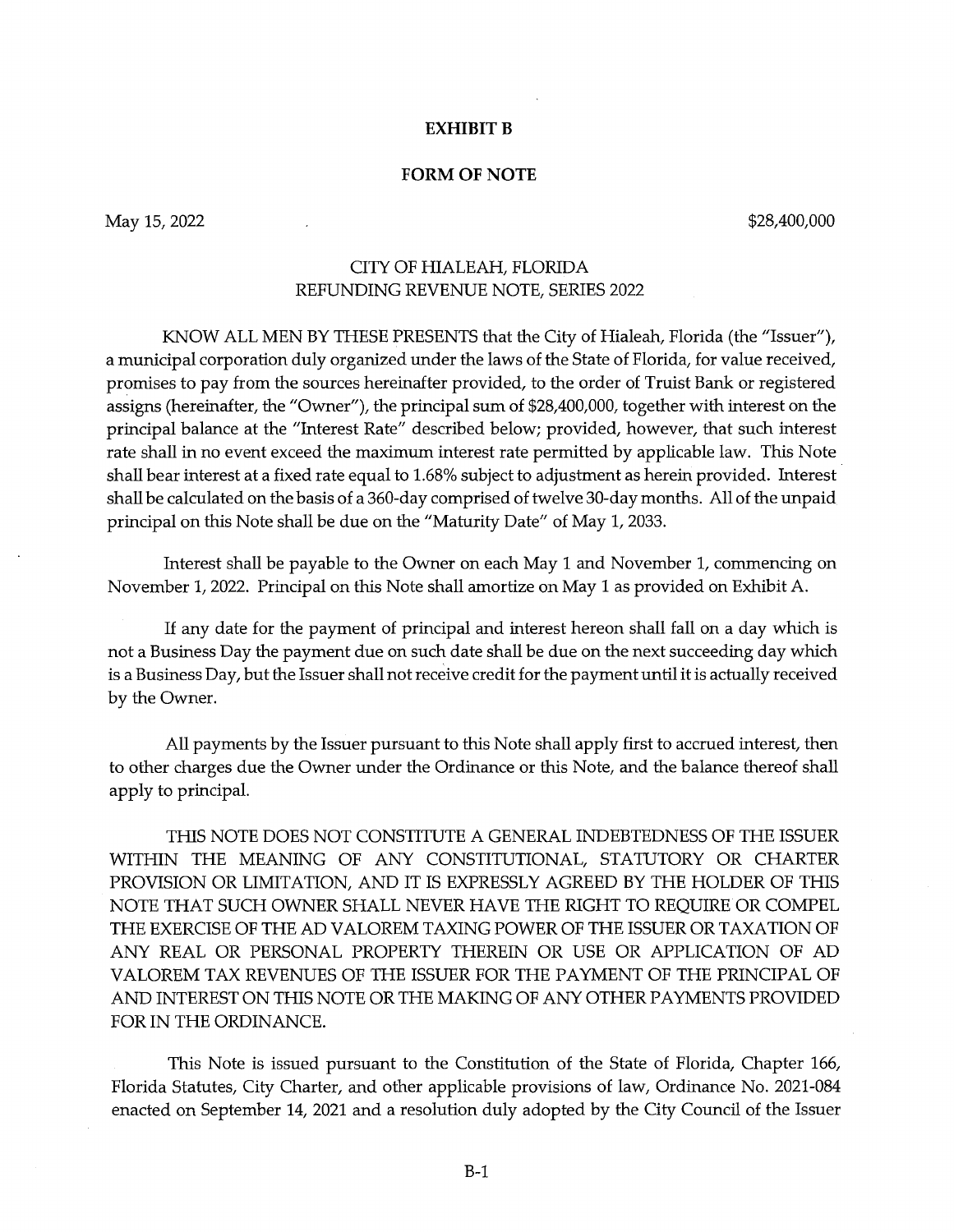on September 14, 2021 (collectively, the "Resolution"), and is subject to all the terms and conditions of the Resolution. All terms, conditions and provisions of the Resolution including, without limitation, remedies in the Event of Default are by this reference thereto incorporated herein as a part of this Note. Payment of this Note is secured by a covenant to budget, appropriate and deposit Non-Ad Valorem Revenues of the Issuer, in the manner and to the extent described in the Resolution. Terms used herein in capitalized form and not otherwise defined herein shall have the meanings ascribed thereto in the Resolution.

In the event of a payment default, from and after five (5) days after the due date, the interest rate shall increase to the Default Rate while the payment default has occurred and is ongoing. "Default Rate" means the rate of interest that would be borne by this Note but for the existence of a payment default, plus 2.00%.

Upon the occurrence of a Determination of Taxability (as defined below), the interest rate on this Note shall be subject to adjustment to a rate of interest of 3.23% which, from and after the date on which the interest on this Note is includable in the gross income of the Owner as the result of the Determination of Taxability. The adjustment described above shall survive payment of this Note until such time as the federal statute of limitations under which the interest on this Note could be declared taxable under the Code shall have expired. "Determination of Taxability" shall mean, with respect to this Note, the circumstance that shall be deemed to have occurred if interest paid or payable on this Note becomes includable for federal income tax purposes in the gross income of the Owner as a consequence of any act, omission or event whatsoever, and regardless of whether the same was within or beyond the control of the Issuer. A Determination of Taxability will be deemed to have occurred upon (a) the receipt by the Issuer or the Owner of an original or a copy of an Internal Revenue Service Technical Advice Memorandum or Statutory Notice of Deficiency which holds that any interest payable on this Note is includable in the gross income of the Owner; (b) the issuance of any public or private ruling of the Internal Revenue Service that any interest payable on this Note is includable in the gross income of the Owner; or (c) receipt by the Issuer or the Owner of an opinion of Note Counsel to the effect that any interest on this Note is includable in the gross income of the Owner for federal income tax purposes. A Determination of Taxability shall not be considered to occur in the event such interest is taken into account in determining adjusted current earnings for the purpose of the alternative minimum tax imposed on corporations.

Notwithstanding anything herein to the contrary, such interest rate shall in no event exceed the maximum interest rate permitted by law.

A final payment in the amount of the entire unpaid balance, together with all accrued and unpaid interest thereon, shall be due and payable in full on the Maturity Date. Presentation or surrender of this Note shall not be required for payments of principal on the Maturity Date or upon earlier redemption, but the Owner shall provide the Issuer with the original of this Note, marked "Paid in Full" or its equivalent, within a reasonable period of time thereafter.